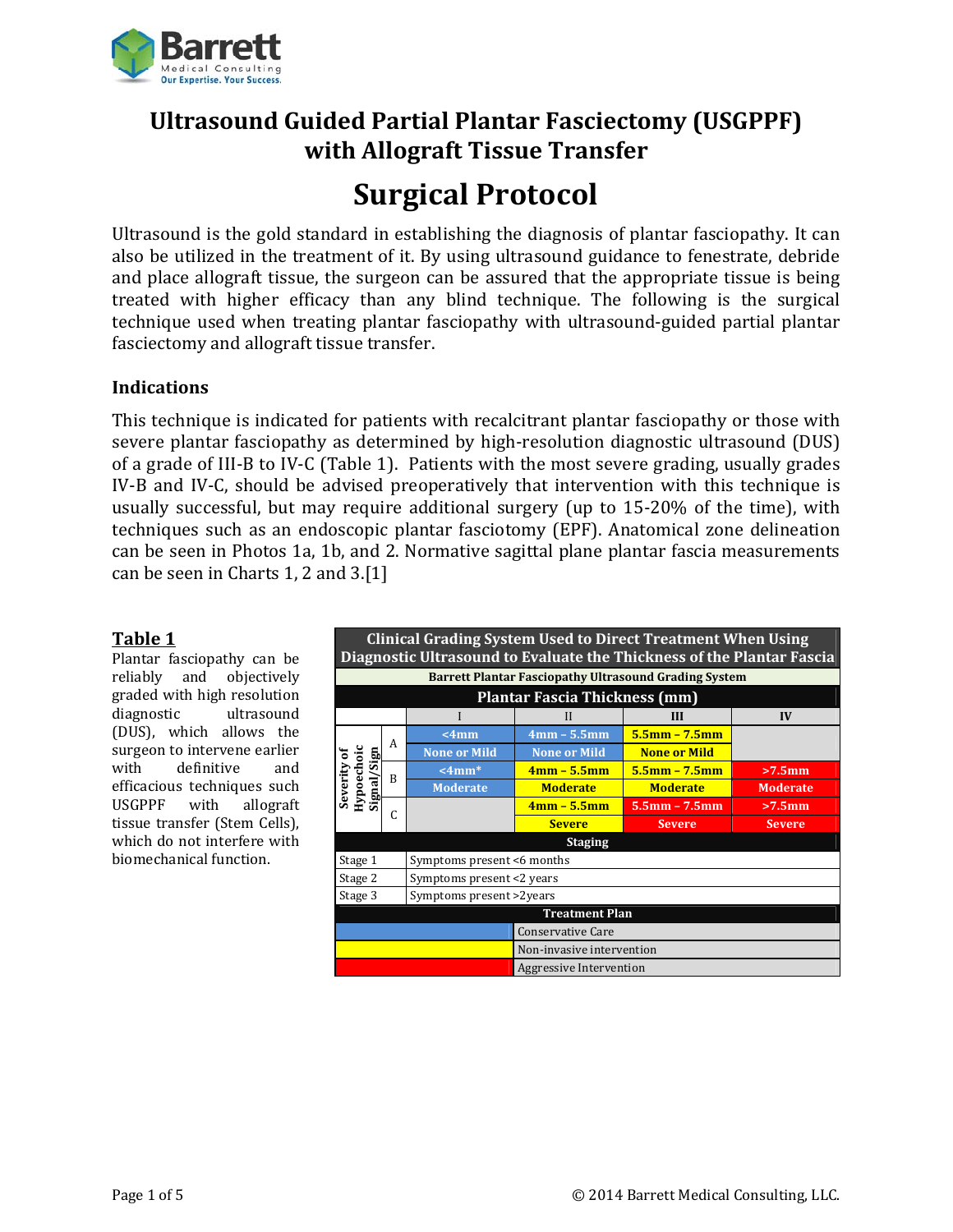

## **Charts 1, 2 and 3**

These charts represent measurements taken from the heels of 98 patients who had never had heel pain. Chart 1 shows the average, maximum and minimum measurements of the different areas in the different zones. Chart 2 illustrates the normative measurements for the medial, central and lateral bands in zone B. Chart 3 shows the normative measurements for the medial band in zones A, B and C. Please note that any zone C measurement in the medial band greater than 2.0mm is highly correlated to severe pain experienced clinically by patients. **Chart 1** 



Thickness of Asymptomatic PF of 98 Feet (mm)









## **Photo 1a:** A

normal, asymptomatic fascia is show. which has a normal thickness in all three zones and normal echogenic signal intensity.



#### **Photo 1b:**

There is significant thickness of Zone C and a very hypoechoic signal intensity. The fascia seen in Photo 1b would be graded as a III C.



**Photo 2: Zones of the PF** C: infra **Calcaneal** B: where the fascia originates at the **Bone** A: Anterior to the origin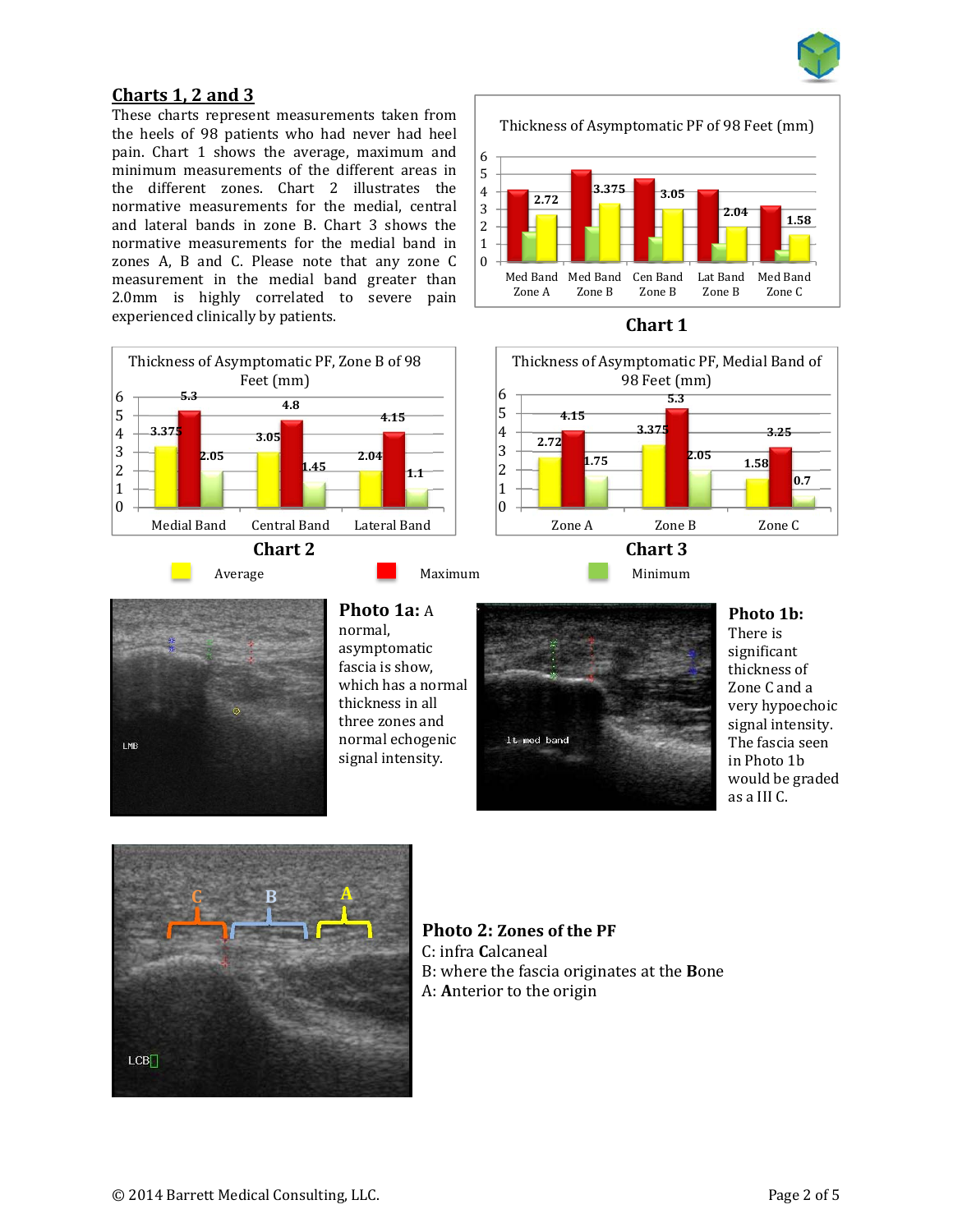

## **Surgical Technique**

- 1. The patient is placed in a supine position with the feet hanging off the table to provide accessibility with the ultrasound probe, and prepared and draped in the standard manner.
- 2. No tourniquet is needed, but can be used if desired.
- 3. The ultrasound machine is best placed on the lateral side of the extremity being addressed.
- 4. Pre-emptive local anesthesia (usually lidocaine) is infiltrated proximally—NOT into the region of the plantar fascia as this is known to decrease tenocyte regeneration.[2]
- 5. Incision placement is determined via visualization of placement of a 25-gauge needle into the medial aspect of the plantar fascia with DUS. The surgeon should center the incision placement on the medial aspect of the heel so the needle is placed and visualized in the center of Zone B both dorsally and inferiorly as well as posterior to anterior. Proper DUS placement of the needle is seen in Photos 3a and 3b. In Photo 4, the incision placement is mapped out based on the DUS visualization.



**Photo** 3a: This DUS photo is a coronal or transverse axis view. This shows the needle placement in the midpoint from inferior (top) and superior (bottom) of the fascia (DUS photos are inverted).



**Photo** 3b: This DUS photo shows the needle placement into the central aspect of Zone C in the sagittal plane. The needle can be seen as the very hyperechoic "dot."



**Photo 4:** After proper placement of visualization of the 25‐gauge needle, the incision placement is mapped out with a surgical marker.

6. The surgeon should move, and visualize with the DUS, the needle into all 3 zones and from inferior to superior (Photo  $5$ ). This needling should be carried out to the extent that the plantar fascia is prepared via this fenestration to accept placement of the mini-fascia rasp. Also, the surgeon can appreciate the correlation of the tactile feel of the resistance against the needle and its location in the different hypoechoic areas being treated. There usually will be very little resistance in the degenerative areas of the plantar fascia as compared to more resistance within healthier tissue. Occasionally in very severe disease states there is calcification, which provides for more needle resistance than normally expected.



**Photo 5:** This DUS transverse axis shows the mini-fascia rasp coming from the medial side on the right into the plantar fascia. The fascia is debrided with the mini-fascia rasp from inferior (top) to superior (bottom), which is adjacent to the inferior aspect of the calcaneus. All three zones should be debrided in this manner.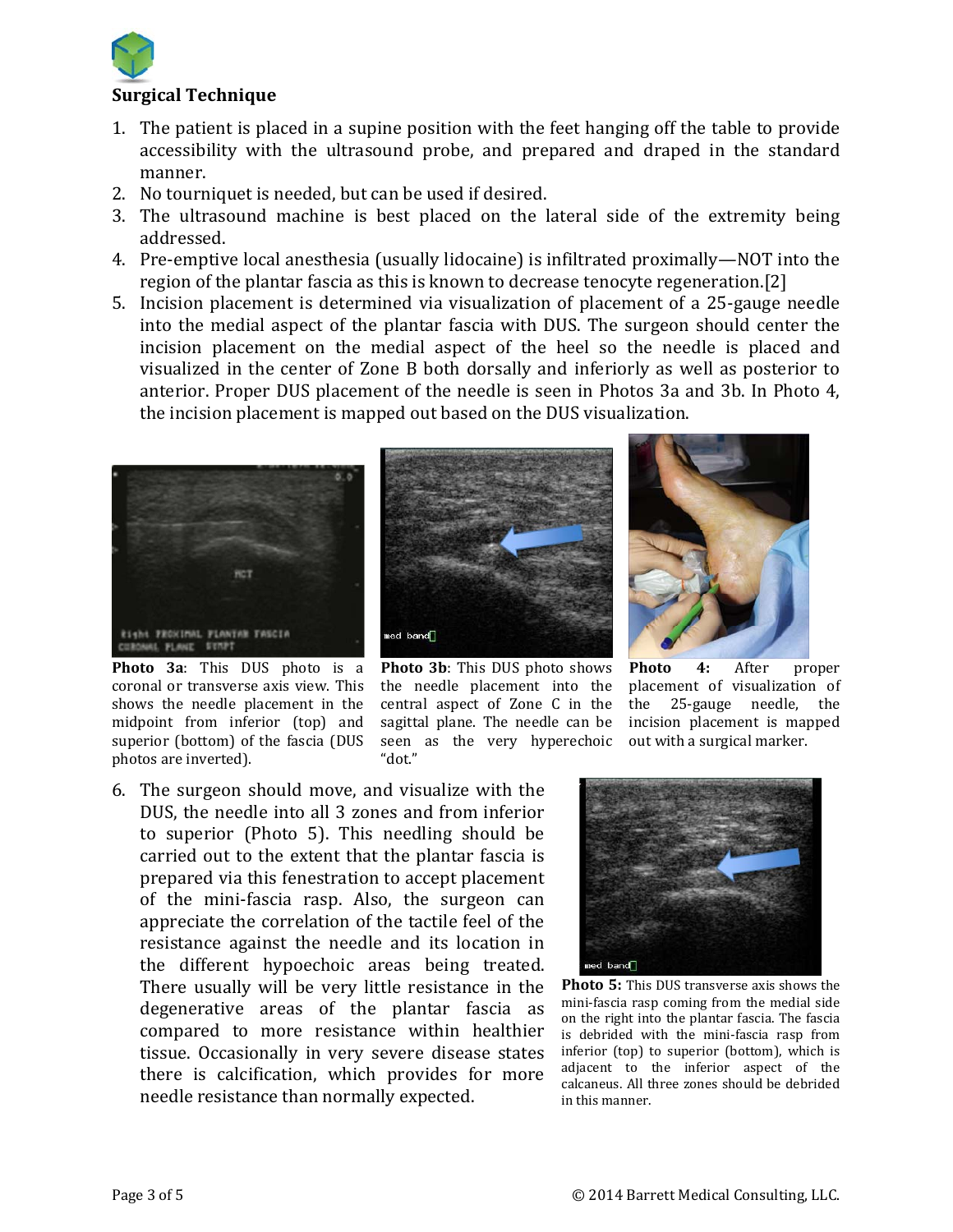



**Photo 6:** Making the incision with a #11 blade, about 3mm, with caution about depth of the tip of the blade to avoid possible medial calcaneal nerve injury.

- 7. The 3mm incision will be made with a  $#11$  blade, being careful not to bury the blade past the dermis (Photo  $6$ ), which assures that any subcutaneous medial calcaneal nerve branch will not be injured.
- 8. The mini-obturator/cannula (Photo 7) is then placed through the incision until the medial aspect of Zone B is felt by the resistance. The obturator is then removed. The use of the cannula prevents the inadvertent possibility of introduction of epidermal cells into the plantar fascia when the mini-fascia rasp (Photo  $8$ ) is used.

**Photos 7 & 8:** Mini obturator/cannula and mini-fascia rasp



- 9. The cannula is then removed. It is very important NOT to introduce the tissue allograft infiltration through this instrumentation, as some would leak out back through the cannula.
- 10. In order to assure the least amount of leakage of the tissue allograft, it is recommended that the incision be covered with a steri-strip or op-site and the infiltration be done just proximal. This infiltration should be visualized in real time with the DUS (Photo 9).
- 11. Placement of Ropivicaine (least cytotoxic) is done proximal, both medial and lateral, to provide long lasting postoperative analgesia. Direct placement of the local anesthetic into the plantar fascia could negate optimal outcomes for the technique. DO NOT USE ANY CORTICOSTEROIDS!!!
- 12. Because the incision is kept to less than 3mm, combined with the thickness of the epidermis typically encountered in this area, there is usually no need for a suture.



**Photo** 9: Infiltration of the allograft tissue proximal to the incision with an op site dressing placed over the small incision to minimize leakage.

## **Postoperative Management**

- 1. Prescribe necessary postoperative pain medications, however, do not prescribe any NSAIDs or combination drugs which contain an anti-inflammatory component. The goal is to create a new tissue-healing cascade of which inflammation is the vital first phase.
- 2. Minimize weight bearing on the heel for 10-14 days with a Zero gravity boot.
- 3. When returning to full weight bearing, advise the patient to avoid barefoot walking, especially on hard surfaces, and use a soft, comfortable, shock-absorbing shoe.
- 4. The first postoperative DUS assessment should be done no earlier than 6-8 weeks as no tissue regeneration will be noted until that time. Changes in signal intensity will be seen prior to decreases in PF thickness. Clinical experience has shown that while